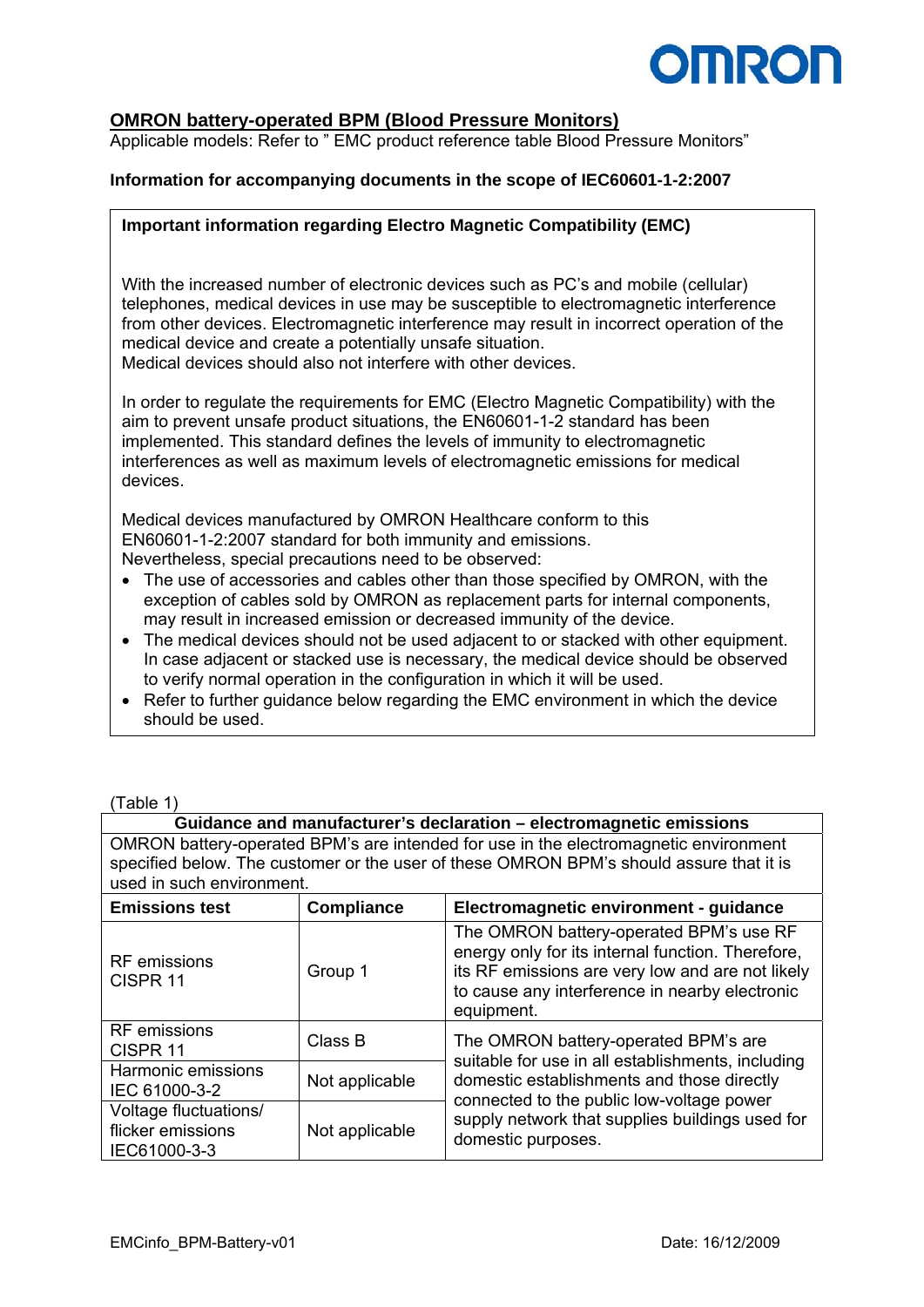

(Table 2)

**Guidance and manufacturer's declaration – electromagnetic immunity**  OMRON battery-operated BPM's are intended for use in the electromagnetic environment specified below. The customer or the user of these OMRON BPM's should assure that it is used in such environment.

| <b>Immunity test</b>                                                                                   | <b>IEC 60601</b><br><b>Test level</b> | <b>Compliance</b><br>level | Electromagnetic environment -<br>guidance                                                                                                               |  |
|--------------------------------------------------------------------------------------------------------|---------------------------------------|----------------------------|---------------------------------------------------------------------------------------------------------------------------------------------------------|--|
| Electrostatic<br>discharge (ESD)<br>IEC 61000-4-2                                                      | $±6$ kV contact<br>±8 kV air          | ±6 kV contact<br>±8 kV air | Floor should be wood, concrete, or<br>ceramic tile. If floors are covered with<br>synthetic material, the relative<br>humidity should be at least 30 %. |  |
| Electrical fast<br>transient/burst<br>IEC 61000-4-4                                                    | Not applicable                        | Not applicable             | Not applicable                                                                                                                                          |  |
| Surge<br>IEC 61000-4-5                                                                                 | Not applicable                        | Not applicable             | Not applicable                                                                                                                                          |  |
| Voltage dips,<br>short interruptions<br>and voltage<br>variations on<br>power supply<br>IEC 61000-4-11 | Not applicable                        | Not applicable             | Not applicable                                                                                                                                          |  |
| Power frequency<br>(50/60 Hz)<br>magnetic field<br>IEC 61000-4-8                                       | $3$ A/m                               | $3$ A/m                    | Power frequency magnetic fields<br>should be at levels characteristic of a<br>typical location in a typical<br>commercial or hospital environment.      |  |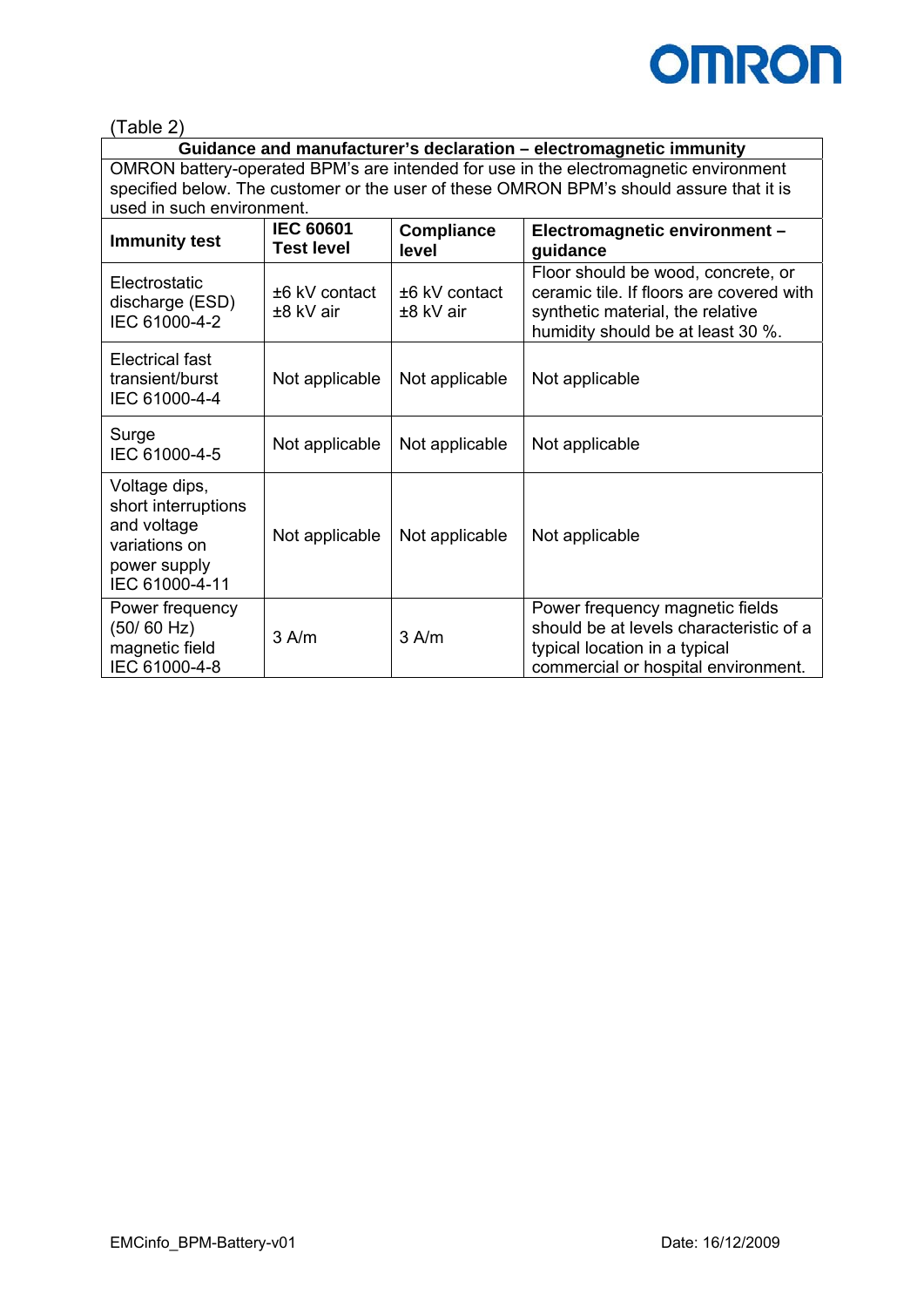

# (Table 4)

| Guidance and manufacturer's declaration – electromagnetic immunity                        |
|-------------------------------------------------------------------------------------------|
| OMRON battery-operated BPM's are intended for use in the electromagnetic environment      |
| specified below. The customers or the users of these OMRON BPM's should assure that it is |
| used in such environment.                                                                 |
|                                                                                           |

| <b>Immunity test</b>                                                                                           | <b>IEC 60601</b> | <b>Compliance</b> | Electromagnetic environment -                                                                                                                                                                                                                                                                                                                                                                                                                                                                                                                                                                                                                                                                                                                                                                                                                                                                                                                |
|----------------------------------------------------------------------------------------------------------------|------------------|-------------------|----------------------------------------------------------------------------------------------------------------------------------------------------------------------------------------------------------------------------------------------------------------------------------------------------------------------------------------------------------------------------------------------------------------------------------------------------------------------------------------------------------------------------------------------------------------------------------------------------------------------------------------------------------------------------------------------------------------------------------------------------------------------------------------------------------------------------------------------------------------------------------------------------------------------------------------------|
| <b>Test level</b>                                                                                              |                  | level             | guidance                                                                                                                                                                                                                                                                                                                                                                                                                                                                                                                                                                                                                                                                                                                                                                                                                                                                                                                                     |
| <b>Conducted RF</b><br>IEC 61000-4-6<br><b>Radiated RF</b><br>3 V/m<br>IEC 61000-4-3<br>80 MHz to<br>$2.5$ GHz | Not applicable   | 3 V/m             | Portable and mobile RF<br>communications equipment should<br>be used no closer to any part of the<br>OMRON BPM including cables, than<br>the recommended separation<br>distance calculated from the equation<br>appropriate to the frequency of the<br>transmitter.<br><b>Recommend separation distance</b><br>$d = 1.2 \sqrt{P}$<br>$d = 1.2 \sqrt{P}$ 80 MHz to 800 MHz<br>$d = 2.3 \sqrt{P}$ 800 MHz to 2.5 GHz<br>where $P$ is the maximum output<br>power rating of the transmitter in<br>watts (W) according to he<br>transmitter manufacturer and d is<br>the recommended separation<br>distance in meters (m).<br>Field strengths from fixed RF<br>transmitters as determined by an<br>electromagnetic site survey, <sup>a</sup> should<br>be less than the compliance level in<br>each frequency range. <sup>b</sup><br>Interference may occur in the<br>vicinity of equipment marked with<br>he following symbol:<br>$((\iota_1))$ |

Note1: At 80 MHz and 800 MHz, the higher frequency range applies. Note2: These guidelines may not apply in all situations. Electromagnetic propagation is affected by absorption and reflection from structures, objects, and people.

<sup>a</sup> Field strengths from fixed transmitters, such as base stations for radio (cellular/ cordless) telephones and land mobile radio, AM and FM radio broadcast, and TV broadcast cannot be predicted theoretically with accuracy. To assess the electromagnetic environment due to fixed RF transmitters, an electromagnetic site survey should be considered. If the measured field strength in the location in which the OMRON BPM is used exceeds the applicable RF compliance level above, the OMRON BPM should be observed to verify normal operation. If abnormal performance is observed, additional measures may be necessary, such as reorienting or relocating the OMRON BPM.

b Over the frequency range 150 kHz to 80MHz, field strengths should be less than 3 V/m.